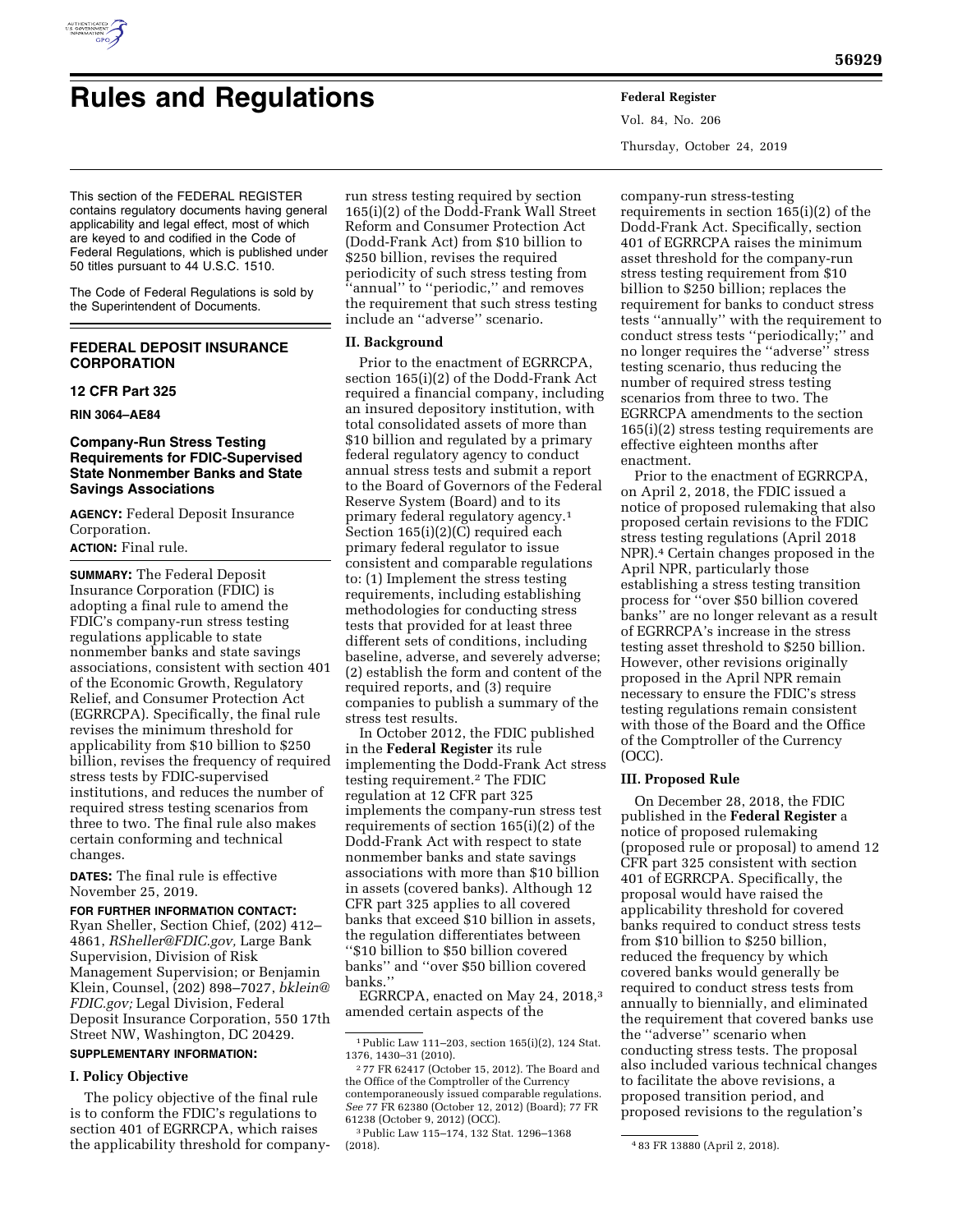reservation of authority. The proposed rule also included certain provisions initially proposed in the April 2018 NPR, such as extending the as-of date range for trading and counterparty components for covered banks with significant trading activities.

The FDIC received six comments in response to the proposed rule. With respect to raising the applicability threshold from \$10 to \$250 billion, some commenters supported raising the threshold, others acknowledged that such a revision was statutorily required, and others expressed concern that eliminating stress testing requirements for banks under \$250 billion may raise prudential concerns. Similarly, some commenters supported the proposed rule's elimination of the ''adverse'' scenario, positing that the adverse scenario is of limited utility,<sup>5</sup> some acknowledged that removing the ''adverse'' scenario is statutorily required, and others expressed concern that eliminating the ''adverse'' scenario may reduce the efficacy of company-run stress testing. The FDIC appreciates the concerns raised by commenters, but does not believe that they warrant changes to the proposal, and is finalizing without change the proposal to align the regulatory threshold for company-run stress testing by covered banks with the statutory threshold of \$250 billion established by section 401 of EGRCCPA, and to eliminate the ''adverse'' scenario requirement, consistent with section 401 of EGRCCPA.

With respect to the proposed rule's requirement that covered banks generally be subject to biennial stress testing, some commenters supported biennial stress testing as being an appropriate frequency for most covered banks, while others contended that reducing the frequency from annual to biennial would not be appropriate. Among the concerns highlighted by these commenters was that such a reduction in the frequency of stress testing could lead to complacency by covered banks in managing risk, and that biennial stress tests would not be sufficiently current to be credible. One commenter specifically suggested that a data-driven empirical analysis should support the change from annual to biennial stress testing, and that biennial stress testing would not be appropriate since firms make choices about

dividends and repurchases on an annual basis. This commenter also suggested that the risks associated with reducing the frequency of stress testing would be amplified by other regulatory proposals addressing capital and liquidity requirements.

Based on its experience in overseeing and reviewing the results of companyrun stress testing, the FDIC believes that biennial stress testing would be appropriate under most conditions for covered banks. The FDIC expects biennial stress testing to sufficiently satisfy the purposes of stress testing, including assisting in an overall assessment of a covered bank's capital adequacy, identifying risks and the potential impact of adverse financial and economic conditions on a covered bank's capital adequacy, and determining whether additional analytical techniques and exercises would be appropriate for a covered bank to employ in identifying, measuring, and monitoring risks to the soundness of the covered bank. In addition, the FDIC would continue to review the covered bank's stress testing processes and procedures. Under the final rule, all covered banks that conduct stress tests on a biennial basis are required to conduct stress tests in the same reporting year (*i.e.,* the reporting years for biennial stress testing covered banks would be synchronized). By requiring these covered banks to conduct their stress tests in the same reporting year, the final rule allows the FDIC to make comparisons across banks for supervisory purposes and assess macroeconomic trends and risks to the banking industry. The FDIC also notes that it retains the ability to require more frequent stress testing pursuant to its reservation of authority under 12 CFR 325.1(c).

#### **IV. Final Rule**

The FDIC is adopting without change the proposed revisions to the FDIC's stress testing rule, as described in detail below.

#### *A. Covered Banks*

Section 401 of EGRRCPA amended section 165 of the Dodd-Frank Act by raising the minimum asset threshold for banks required to conduct stress tests from \$10 billion to \$250 billion. The final rule implements this change by eliminating the two existing subcategories of ''covered bank''—''\$10 to \$50 billion covered bank'' and ''over \$50 billion covered bank''—and revising the term ''covered bank'' to mean a state nonmember bank or state savings association with average total consolidated assets that are greater than

\$250 billion. In addition, the final rule makes certain technical and conforming changes to 12 CFR part 325 in order to consolidate requirements, such as those related to reporting and publication, that are currently referenced separately with respect to \$10 billion to \$50 billion covered banks and over \$50 billion covered banks.

# *B. Frequency of Stress Testing*

Section 401 of EGRRCPA also changed the requirement under section 165 of the Dodd-Frank Act to conduct stress tests from ''annual'' to ''periodic.'' Consistent with proposals by the Board and the OCC, the final rule provides that, in general, an FDIC-supervised institution that is a covered bank as of December 31, 2019, is required to conduct, report, and publish a stress test once every two years, beginning on January 1, 2020, and continuing every even-numbered year thereafter (*i.e.,*  2022, 2024, 2026, etc.). The final rule also adds a new defined term, ''reporting year,'' to the definitions at 12 CFR 325.2. A covered bank's reporting year is the year in which a covered bank must conduct, report, and publish its stress test. As noted above, the ''reporting year'' for most covered banks would generally be every evennumbered year.

Certain covered banks may be required to conduct stress tests annually under the final rule. This subset of covered banks is limited to those that are consolidated under holding companies that are required to conduct stress tests more frequently than once every other year. On November 29, 2018, the Board published a proposed rule that would establish risk-based categories for determining the application of prudential standards, including stress testing.6 The proposed rule would distinguish between four risk-based categories for holding companies. Three of these categories— ''global systemically important BHCs,'' ''Category II bank holding companies,'' and ''Category III bank holding companies''—would be required to conduct company-run stress tests. Category I holding companies and Category II holding companies would be required to conduct company-run stress tests annually, while Category III holding companies would be required to conduct company-run stress tests biennially.<sup>7</sup>

<sup>5</sup>One commenter recommended that the FDIC, OCC, and FRB (agencies) not include the adverse scenario in the 2019 stress tests. The FDIC did not consider it necessary to do so, and notes that the EGRRCPA amendments to the Dodd-Frank Act's company-run stress testing requirements are effective November 24, 2019.

<sup>6</sup>*See* ''Prudential Standards for Large Bank Holding Companies and Savings and Loan Holding Companies,'' 83 FR 61408 (Nov. 29, 2018).

<sup>7</sup>A Category III holding company would be a holding company that is not a Category II holding company and that has (1) \$250 billion or more in average total consolidated assets or (2) \$100 billion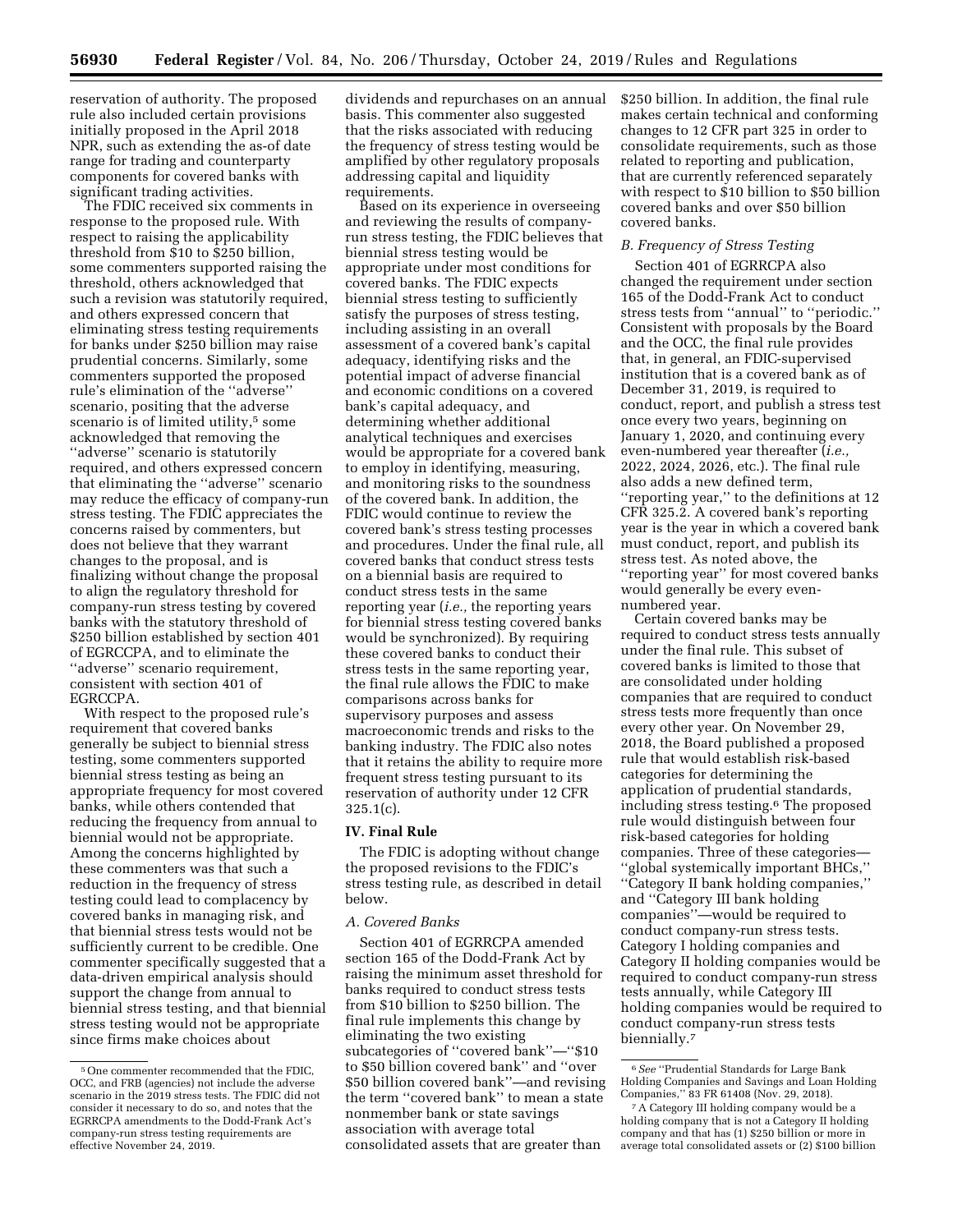Because the FDIC's final stress testing rule would require a covered institution to conduct stress tests annually if its parent holding company is required to do so under Board regulations, the FDIC's stress testing regulation would adopt by reference any potential changes to stress testing frequency in the Board's regulations, including from the Board's proposed rule. This treatment aligns with the FDIC's, OCC's, and Board's long-standing policy of applying similar standards to holding companies and their subsidiary banks, and reflects the FDIC's expectation that covered banks that would be required to stress test on an annual basis would be subsidiaries of the largest and most systemically important banking organizations, (*i.e.,* under the Board's proposed rule, subsidiaries of global systemically important bank holding companies or bank holding companies that have \$700 billion or more in total assets or cross-jurisdictional activity of \$75 billion). There are currently no FDIC-supervised covered banks that are subsidiaries of bank holding companies that would be required to conduct annual company-run stress tests under the Board's proposed rule.

For covered banks that are required to conduct stress tests biennially or annually, the dates and deadlines in the FDIC's stress testing rule applies for each reporting year for a covered bank. For example, a biennial stress testing covered bank preparing its 2022 stress test would rely on financial data available as of December 31, 2021; use stress test scenarios that would be provided by the FDIC no later than February 15, 2022; provide its report of the stress test to the FDIC by April 5, 2022; and publish a summary of the results of its stress test in the period starting June 15 and ending July 15 of 2022.

# *C. Removal of* ''*Adverse*'' *Scenario*

As enacted by the Dodd-Frank Act, section  $165(i)(2)(C)$  required the FDIC to establish methodologies for conducting stress tests and further required the inclusion of at least three different stress-testing scenarios: ''Baseline,'' ''adverse,'' and ''severely adverse.'' EGRRCPA amended section 165(i) to no longer require the FDIC to include an ''adverse'' stress-testing scenario and to reduce the minimum number of required stress test scenarios from three to two. Given that the ''adverse'' stresstesting scenario has provided limited incremental information to the FDIC

and market participants beyond what the ''baseline'' and ''severely adverse'' stress testing scenarios provide, the final rule removes the ''adverse'' scenario in the FDIC's stress testing rule and maintains the requirement to conduct stress tests under the ''baseline'' and ''severely adverse'' stress testing scenarios. The final rule also amends the definition of ''severely adverse scenario'' so that the term is defined relative to the ''baseline scenario,'' rather than relative to the ''adverse scenario.''

# *D. Transition Process for Covered Banks*

Currently, 12 CFR 325.3 provides for a transition period between when a bank becomes a covered bank and when the bank must report its first stress test. The final rule revises the transition period in 12 CFR 325.3 to conform to the other changes in this final rule. Accordingly, paragraph (a)(2) generally requires a state nonmember bank or state savings association that becomes a covered bank after December 31, 2019, to conduct its first stress test under this part in the first reporting year that begins more than three calendar quarters after the date the state nonmember bank or state savings association becomes a covered bank. For example, if a covered bank that conducts stress tests on a biennial basis becomes a covered bank on March 31 of a non-reporting year (*e.g.,* 2023), the bank would report its first stress test in the subsequent calendar year (*i.e.,*  2024), which is its first reporting year. If the same bank becomes a covered bank on April 1 of a non-reporting year (*e.g.,* 2023), it would skip the subsequent reporting calendar year and the following, non-reporting calendar year, and would report its first stress test in the next reporting year (*i.e.,*  2026). As with other aspects of the stress test rule, the rule reserves to the FDIC the authority to change the transition period for a particular covered bank, as appropriate in light of the nature and level of the activities, complexity, risks, operations, and regulatory capital of the covered bank, in addition to any other relevant factors.8

The final rule does not establish a transition period for covered banks that move from a biennial stress testing requirement to an annual stress testing requirement. Accordingly, a covered bank that becomes subject to annual stress testing would be required to begin stress testing annually as of the next reporting year. The FDIC expects that covered banks would anticipate and

make arrangements for this development. To the extent that particular circumstances warrant the extension of a transition period, the FDIC would do so based on its reservation of authority and supervisory discretion.

#### *E. Review by Board of Directors*

Currently, 12 CFR 325.5(b)(2) requires a covered bank's board of directors, or a committee thereof, to approve and review the policies and procedures of the stress testing processes as frequently as economic conditions or the bank's condition may warrant, but no less than annually. The final rule revises the frequency of this requirement from ''annual'' to ''once every reporting year'' in order to make review by the board of directors consistent with the covered bank's stress testing cycle.

#### *F. Reservation of Authority*

12 CFR 325.1(c) currently includes a reservation of authority, pursuant to which the FDIC may revise the frequency and methodology of the stress testing requirement as appropriate for a particular covered bank. The final rule amends the reservation of authority by clarifying the FDIC's authority to exempt a covered bank from the requirement to conduct a stress test in a particular reporting year.

# *G. New Range of As-of Dates for Trading Scenario Component*

Under 12 CFR 325.4(c), the FDIC may require a covered bank with significant trading activities to include trading and counterparty components in its adverse and severely adverse scenarios. The trading data to be used in this component is as of a date between January 1 and March 1 of a calendar year.9 On February 3, 2017, the Board published a final rule that extended this range to run from October 1 of the calendar year preceding the year of the stress test to March 1 of the calendar year of the stress test.10 On February 23, 2018, the OCC published a final rule making the same change to its stress testing regulation.11 On April 2, 2018, the FDIC issued a notice of proposed rulemaking that proposed such a change, and the proposed rule reproposed this provision.12 No comments were received regarding this aspect of the proposal. The final rule adopts the same change to the FDIC's stress testing regulation, extending the range of as-of dates from October 1 of

or more in average total consolidated assets and \$75 billion or more in total consolidated assets in one of three risk indicators.  $812$  CFR 325.1(c).

<sup>9</sup> 12 CFR 325.4(c).

<sup>10</sup> 82 FR 9308 (Feb. 3, 2017).

<sup>11</sup> 83 FR 7951 (Feb. 23, 2018).

<sup>12</sup> 83 FR 13880 (April 2, 2018).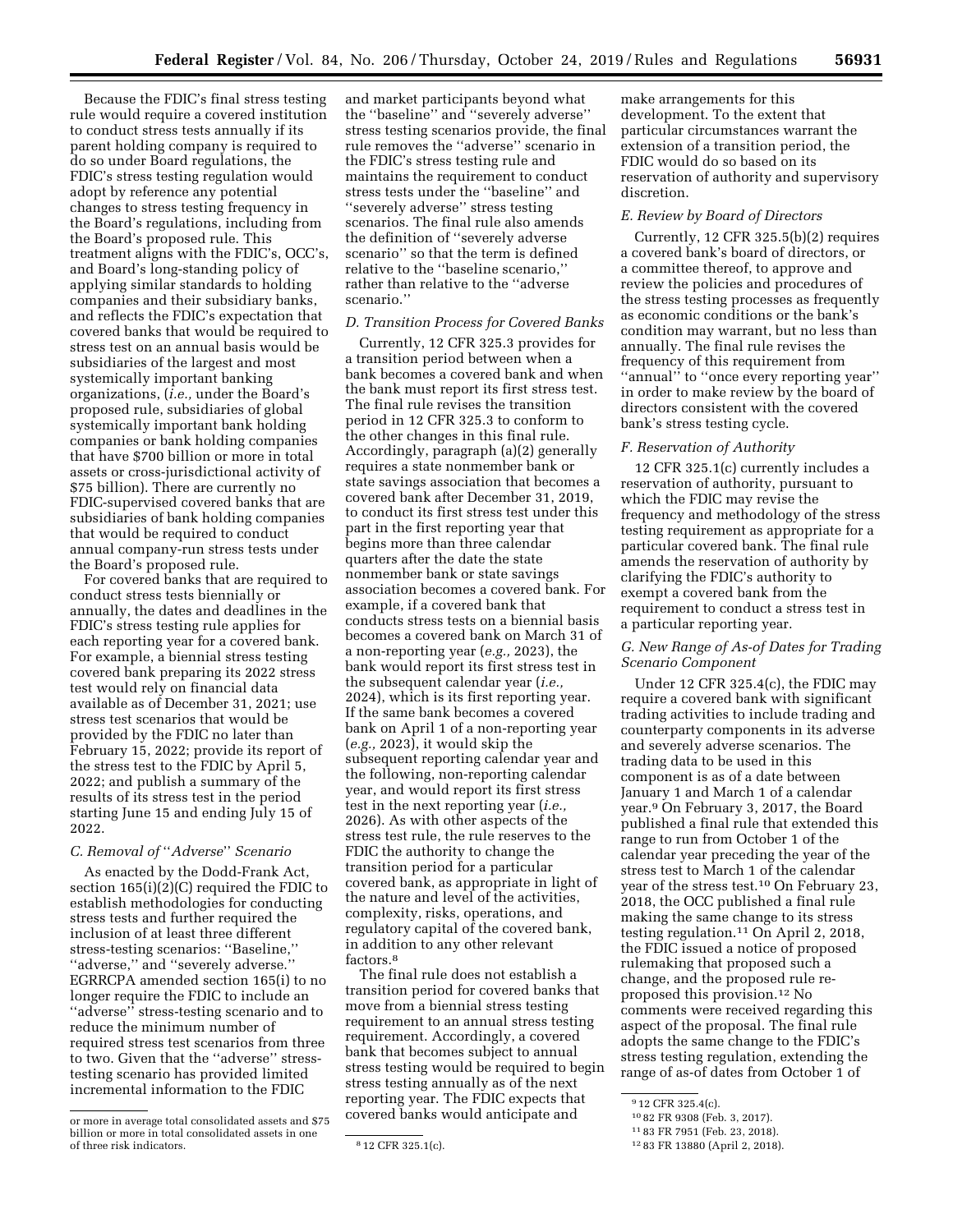the preceding calendar year to March 1 of the calendar year of the stress test. Extending the as-of date range ensures consistency with the Board and OCC rules and increases the FDIC's flexibility to choose an appropriate as-of date.

## *H. Other Changes*

As originally proposed in the April NPR and in the proposed rule, the final rule removes certain obsolete transitional language in 12 CFR 325.3 that was included to facilitate a 2014 shift in the dates of the annual stress testing cycle.13 That transition is now complete and the regulatory transition language is no longer necessary.

Additionally, in order to update and standardize the language used in part 325, references to ''this subpart'' is changed to ''this part'' following the redesignation of the FDIC's stress test rule from Subpart C of 12 CFR part 325 to occupy all of part 325.14 Lastly, the final rule eliminates the reference to supervisory guidance in 12 CFR  $325.5(b)(1).15$ 

# **IV. Regulatory Analysis**

# *A. Riegle Community Development and Regulatory Improvement Act of 1994*

The RCDRIA requires that the FDIC, in determining the effective date and administrative compliance requirements of new regulations that impose additional reporting, disclosure, or other requirements on insured depository institutions (IDIs), consider, consistent with principles of safety and soundness and the public interest, any administrative burdens that such regulations would place on depository institutions, including small depository institutions, and customers of depository institutions, as well as the benefits of such regulations.16 In addition, in order to provide an adequate transition period, new regulations that impose additional reporting, disclosures, or other new requirements on IDIs generally must

take effect on the first day of a calendar quarter that begins on or after the date on which the regulations are published in final form.

The final rule imposes no additional reporting, disclosure, or other requirements on IDIs, including small depository institutions, nor on the customers of depository institutions. The final rule reduces the frequency of company-run stress tests for a subset of banks, raises the threshold for covered banks from \$10 billion to \$250 billion, and reduces the number of required stress test scenarios from three to two for all covered banks. The requirement to conduct, report, and publish a company-run stress testing is a previously existing requirement imposed by section 165(i) of the Dodd-Frank Act. Accordingly, RCDRIA does not apply to the final rule.

The final rule is effective 30 days after publication in the **Federal Register**.

# *B. The Regulatory Flexibility Act*

The Regulatory Flexibility Act (RFA), 5 U.S.C. 601 *et seq.,* generally requires an agency, in connection with a final rule, to prepare and make available for public comment a final regulatory flexibility analysis that describes the impact of a final rule on small entities.17 However, a regulatory flexibility analysis is not required if the agency certifies that the rule would not have a significant economic impact on a substantial number of small entities. The Small Business Administration (SBA) has defined ''small entities'' to include banking organizations with total assets of less than or equal to \$600 million that are independently owned and operated or owned by a holding company with less than \$600 million in total assets.18 For the reasons described below and under section 605(b) of the RFA, the FDIC certifies that this proposed rule would not have a

significant economic impact on a substantial number of small entities.

The FDIC has considered the potential impact of the final rule on small entities in accordance with the RFA. The FDIC supervises 3,424 depository institutions,19 of which, 2,665 are defined as small banking entities by the terms of the RFA.20 As discussed in the Background Section, 12 CFR part 325 implements company-run stress test requirements for all state nonmember banks and state savings associations with more than \$10 billion in assets (covered banks). The final rule raises the threshold for covered banks required to conduct company-run stress testing from \$10 billion to \$250 billion. No FDIC-supervised institutions with total consolidated assets of \$600 million or less are subject to 12 CFR part 325. Therefore, the final rule would not affect any small, FDIC-supervised institutions.

# *C. The Paperwork Reduction Act*

The FDIC has determined that this final rule involves a collection of information pursuant to the provisions of the Paperwork Reduction Act of 1995 (the PRA) (44 U.S.C. 3501 *et seq.*).

A Federal agency may not conduct or sponsor, and an organization is not required to respond to, this information collection unless the information collection displays a currently valid Office of Management and Budget (OMB) control number. The FDIC has obtained an OMB control number for this information collection (3064–0189) and will make a submission to OMB in connection with the final rule. The FDIC did not receive any comments on its estimated total annual burden for the stress testing rule. The estimates are as follows:

*Revised Information Collection Title:*  Stress Test Reporting Templates and Documentation for Covered Banks with Total Consolidated Assets of \$250 Billion or More.

*OMB Number:* 3064–0189. *Form Number:* FDIC DFAST 14A Summary; FDIC DFAST 14A Scenario. *Affected Public:* Insured state nonmember banks *Burden Estimate:* 

<sup>13</sup> 79 FR 69365 (Nov. 21, 2014).

<sup>14</sup> 83 FR 17737 (Apr. 24, 2018). Additional technical amendments to part 325 were recently proposed in a notice of proposed rulemaking to implement the current expected credit losses methodology for allowances. 83 FR 22312 (May 14, 2018).

<sup>15</sup>*See* Interagency Statement Clarifying the Role of Supervisory Guidance, Financial Institution Letter 49–2018 (Sep. 11, 2018).

<sup>16</sup> 12 U.S.C. 4802.

<sup>17</sup> 5 U.S.C. 601 *et seq.* 

<sup>18</sup>The SBA defines a small banking organization as having \$600 million or less in assets, where ''a financial institution's assets are determined by averaging the assets reported on its four quarterly financial statements for the preceding year.'' See 13 CFR 121.201 (as amended by 84 FR 34261, effective August 19, 2019). ''SBA counts the receipts, employees, or other measure of size of the concern whose size is at issue and all of its domestic and foreign affiliates.'' See 13 CFR 121.103. Following these regulations, the FDIC uses a covered entity's affiliated and acquired assets, averaged over the preceding four quarters, to determine whether the covered entity is ''small'' for the purposes of RFA.

<sup>19</sup>FDIC-supervised institutions are set forth in 12 U.S.C. 1813(q)(2).

<sup>20</sup>FDIC Call Report, June 30, 2019.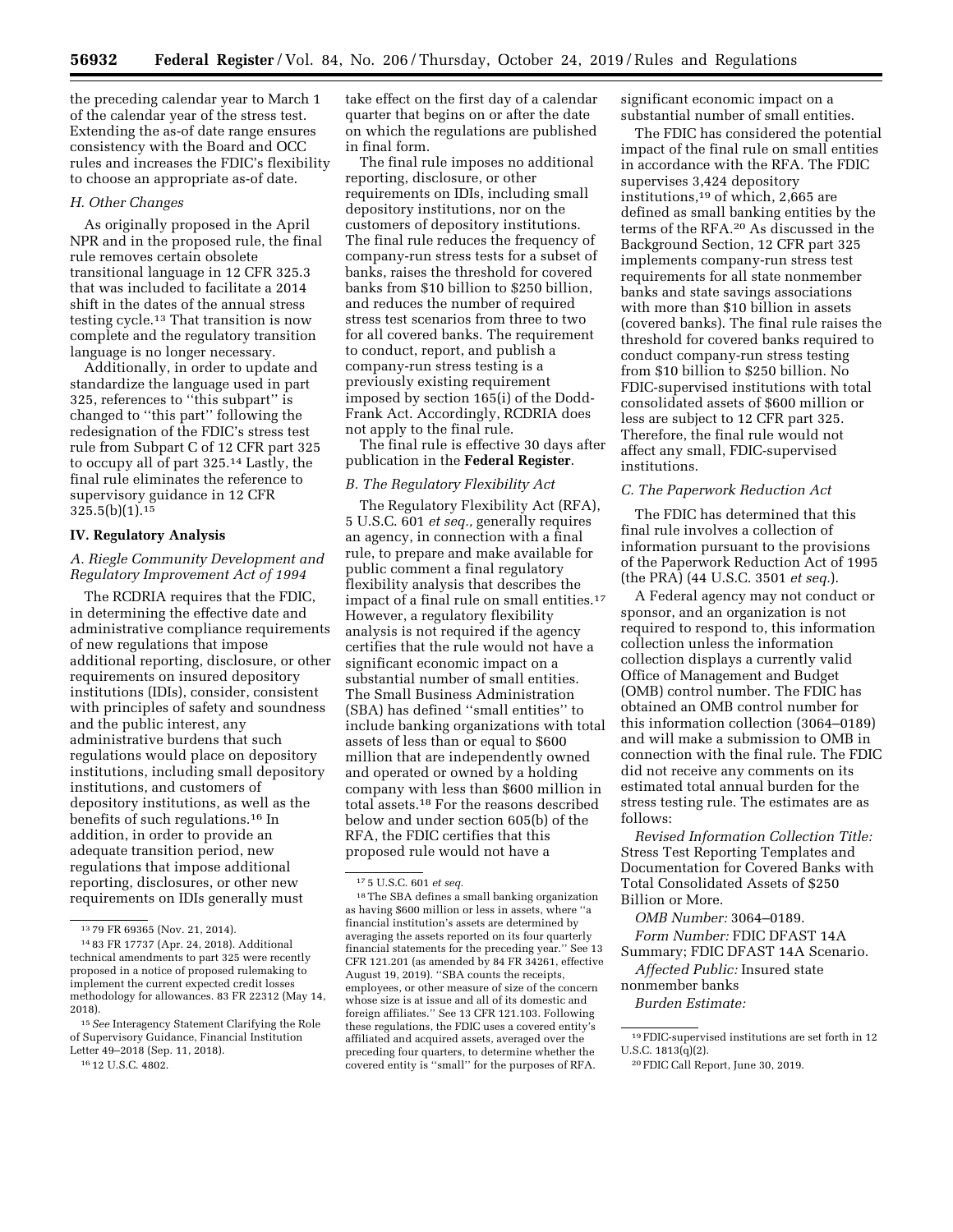# SUMMARY OF ANNUAL BURDEN

| Information collection description                                   | Type of burden                              | Obligation to<br>respond                 | Estimated<br>number of<br>respondents | Estimated<br>frequency of<br>responses        | <b>Estimated time</b><br>per response<br>(hours) | Estimated<br>annual burden<br>(hours) |
|----------------------------------------------------------------------|---------------------------------------------|------------------------------------------|---------------------------------------|-----------------------------------------------|--------------------------------------------------|---------------------------------------|
| Methodologies and Practices<br>Stress Test Reporting<br>Publications | Recordkeeping<br>Reporting<br>Disclosure  " | Mandatory<br>Mandatorv<br>.<br>Mandatory | $* -$                                 | Annually<br><br>Annually<br>.<br>Annually<br> | 640<br>240<br>160                                | 640<br>240<br>160                     |

\***Note:** FDIC estimates that none of the existing FDIC-supervised institutions are currently subject to the recordkeeping, reporting or disclosure requirements in the proposed rule. However, FDIC is reporting one respondent as a placeholder to preserve the burden estimate in case an institution becomes subject to these requirements in the future.

## *Estimated Total Annual Burden:*  1,040 hours.

#### *D. Plain Language*

Section 722 of the Gramm-Leach-Bliley Act requires the FDIC to use plain language in all proposed and final rules published after January 1, 2000. In the proposal, the FDIC requested comment on how to make this proposed rule easier to understand, and received no responsive comments.

## *F. The Congressional Review Act*

Pursuant to the Congressional Review Act, the Office of Management and Budget's Office of Information and Regulatory Affairs designated this rule as not a ''major rule,'' as defined at 5 U.S.C. 804(2).

#### **List of Subjects in 12 CFR Part 325**

Administrative practice and procedure, Banks, banking, Reporting and recordkeeping requirements, State savings associations, Stress tests.

#### **Authority and Issuance**

For the reasons stated in the preamble, the FDIC amends 12 CFR part 325 as follows:

# **PART 325—STRESS TESTING**

■ 1. The authority citation for part 325 continues to read as follows:

**Authority:** 12 U.S.C. 5365(i)(2), 12 U.S.C. 5412(b)(2)(C), 12 U.S.C. 1818, 12 U.S.C. 1819(a)(Tenth), 12 U.S.C. 1831o, and 12 U.S.C. 1831p–1.

■ 2. The heading for part 325 is revised to read as set forth above.

■ 3. In part 325, revise all references to ''subpart'' to read ''part''.

■ 4. Amend § 325.1 by revising paragraphs (b) and (c) to read as follows:

#### **§ 325.1 Authority, purpose, and reservation of authority.**

\* \* \* \* \* (b) *Purpose.* This part implements 12 U.S.C. 5365(i)(2), which requires the

Corporation (in coordination with the Board of Governors of the Federal Reserve System (Board) and the Federal Insurance Office) to issue regulations

that require each covered bank to conduct periodic stress tests, and establishes a definition of stress test, methodologies for conducting stress tests, and reporting and disclosure requirements.

(c) *Reservation of authority.*  Notwithstanding any other provisions of this part, the Corporation may modify some or all of the requirements of this part.

(1) The Corporation may accelerate or extend any deadline for stress testing, reporting, or publication of the stress test results.

(2) The Corporation may require different or additional tests not otherwise required by this part or may require or permit different or additional analytical techniques and methodologies, different or additional scenarios (including components for the scenarios), or different assumptions for the covered bank to use in meeting the requirements of this part. In addition, the FDIC may specify a different as-of date for any or all categories of financial data used by the stress test.

(3) The Corporation may modify the reporting requirements of a report under this part or may require additional reports. The Corporation may modify the publication requirements of this part and or may require different or additional publication disclosures.

(4) The Corporation may also exempt a covered bank from the requirement to conduct a stress test in a particular reporting year.

(5) Factors considered: Any exercise of authority under this section by the Corporation will be in writing and will consider the activities, level of complexity, risk profile, scope of operations, and the regulatory capital of the covered bank, in addition to any other relevant factors.

(6) Notice and comment procedures: In exercising its authority to require different or additional stress tests and different or additional scenarios (including components for the scenarios) under paragraph (c)(2) of this section, the Corporation will apply notice and response procedures in the same manner and to the same extent as

the notice and response procedures in 12 CFR 324.5, as appropriate.

(7) Nothing in this subpart limits the authority of the Corporation under any other provision of law or regulation to take supervisory or enforcement action, including action to address unsafe and unsound practices or conditions, or violations of law or regulation.

■ 4. Amend § 325.2 by:

■ a. Removing paragraph (a) and redesignating paragraphs (b) through (h) as paragraphs (a) through (g);

■ **b.** Revising newly redesignated paragraph (c)

■ c. Adding a new paragraph (h); and

 $\blacksquare$  d. Revising paragraphs (i), (i), and (m). The revisions and addition read as follows:

# **§ 325.2 Definitions.**

\* \* \* \* \* (c) *Covered bank* means any state nonmember bank or state savings association with average total consolidated assets calculated as required under this part that are greater than \$250 billion.

\* \* \* \* \*

(h) *Reporting year* means the calendar year in which a covered institution must conduct, report, and publish its stress test, as required under 12 CFR 325.4(d).

(i) *Scenarios* are those sets of conditions that affect the U.S. economy or the financial condition of a covered bank that the Corporation determines are appropriate for use in the companyrun stress tests, including, but not limited to, baseline and severely adverse scenarios.

(j) *Severely adverse scenario* means a set of conditions that affect the U.S. economy or the financial condition of a covered bank and that overall are significantly more severe than those associated with the baseline scenario and may include trading or other additional components.

\* \* \* \* \* (m) *Stress test cycle* means the period beginning January 1 of a reporting year and ending on December 31 of that reporting year.

■ 5. Revise § 325.3 to read as follows: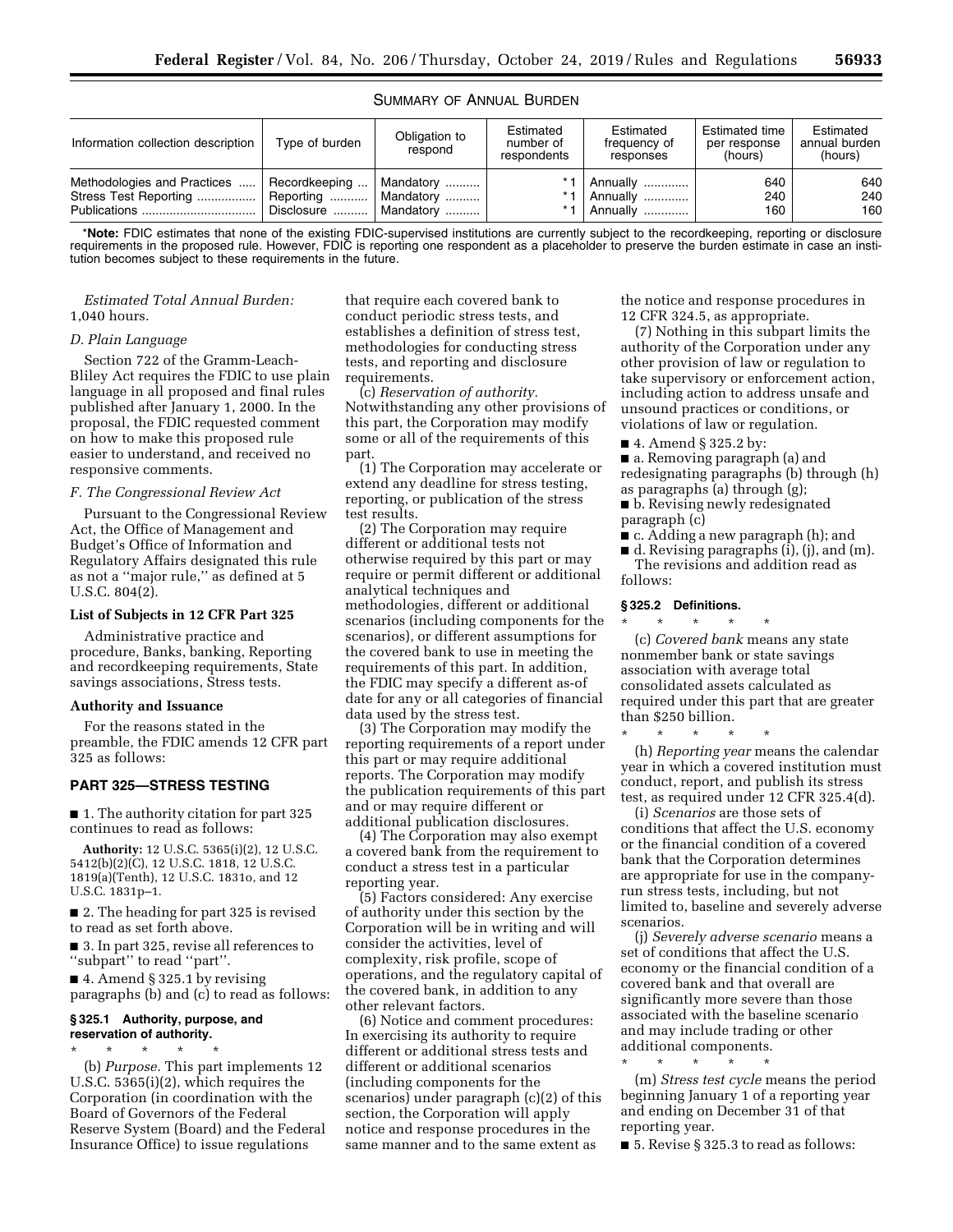#### **§ 325.3 Applicability.**

(a) *Covered banks subject to stress testing.* (1) A state nonmember bank or state savings association that is a covered bank as of December 31, 2019, is subject to the requirements of this subpart for the 2020 reporting year.

(2) A state nonmember bank or state savings association that becomes a covered bank after December 31, 2019, shall conduct its first stress test under this part in the first reporting year that begins more than three calendar quarters after the date the state nonmember bank or state savings association becomes a covered bank, unless otherwise determined by the Corporation in writing.

(b) *Ceasing to be a covered bank.* A covered bank shall remain subject to the stress test requirements of this part unless and until total consolidated assets of the covered bank falls to \$250 billion or less for each of four consecutive quarters as reported on the covered bank's most recent Call Reports. The calculation will be effective on the as-of date of the fourth consecutive Call Report.

(c) *Covered bank subsidiaries of a bank holding company or savings and loan holding company subject to periodic stress test requirements.* (1) Notwithstanding the requirements applicable to covered banks under this section, a covered bank that is a consolidated subsidiary of a bank holding company or savings and loan holding company that is required to conduct a periodic company-run stress test under applicable regulations of the Board of Governors of the Federal Reserve System may elect to conduct its stress test and report to the FDIC on the same timeline as its parent bank holding company or savings and loan holding company.

(2) A covered bank that elects to conduct its stress test under paragraph (c)(1) of this section will remain subject to the same timeline requirements of its parent company until otherwise approved by the FDIC.

■ 6. Revise § 325.4 to read as follows:

#### **§ 325.4 Periodic stress tests required.**

Each covered bank must conduct the periodic stress test under this part subject to the following requirements:

(a) *Financial data.* A covered bank must use financial data as of December 31 of the calendar year prior to the reporting year.

(b) *Scenarios provided by the Corporation.* In conducting the stress test under this part, each covered bank must use the scenarios provided by the Corporation. The scenarios provided by the Corporation will reflect a minimum

of two sets of economic and financial conditions, including baseline and severely adverse scenarios. The Corporation will provide a description of the scenarios required to be used by each covered bank no later than February 15 of the reporting year.

(c) *Significant trading activities.* The Corporation may require a covered bank with significant trading activities, as determined by the Corporation, to include trading and counterparty components in its severely adverse scenarios. The trading and counterparty position data used in this component will be as of a date between October 1 of the year preceding the reporting year and March 1 of the reporting year, and the Corporation will communicate a description of the component to the covered bank no later than March 1 of the reporting year.

(d) *Frequency.* A covered bank that is consolidated under a holding company that is required, pursuant to applicable regulations of the Board of Governors of the Federal Reserve System, to conduct a stress test at least once every calendar year must treat every calendar year as a reporting year, unless otherwise determined by the Corporation. All other covered banks must treat every even-numbered calendar year beginning January 1, 2020 (*i.e.,* 2022, 2024, 2026, etc.), as a reporting year, unless otherwise determined by the Corporation.

■ 7. Amend § 325.5 by revising paragraph (b) to read as follows:

## **§ 325.5 Methodologies and practices.**

\* \* \* \* \* (b) *Controls and oversight of stress testing processes.* (1) The senior management of a covered bank must establish and maintain a system of controls, oversight, and documentation, including policies and procedures, that are designed to ensure that its stress test processes satisfy the requirements in this part. These policies and procedures must, at a minimum, describe the covered bank's stress test practices and methodologies, and processes for validating and updating the covered bank's stress test practices and methodologies consistent with applicable laws and regulations.

(2) The board of directors, or a committee thereof, of a covered bank must approve and review the policies and procedures of the stress testing processes as frequently as economic conditions or the condition of the covered bank may warrant, but no less than once every reporting year. The board of directors and senior management of the covered bank must receive a summary of the results of the stress test.

(3) The board of directors and senior management of each covered bank must consider the results of the stress tests in the normal course of business, including but not limited to, the covered bank's capital planning, assessment of capital adequacy, and risk management practices.

■ 8. Revise § 325.6 to read as follows:

#### **§ 325.6 Required reports of stress test results to the FDIC and the Board of Governors of the Federal Reserve System.**

(a) *Report required for periodic stress test results.* A covered bank must report to the FDIC and to the Board of Governors of the Federal Reserve System, on or before April 5 of the reporting year, the results of the stress test in the manner and form specified by the FDIC.

(b) *Content of reports.* (1) The reports required under paragraph (a) of this section must include under the baseline scenario, severely adverse scenario, and any other scenario required by the Corporation under this part, a description of the types of risks being included in the stress test, a summary description of the methodologies used in the stress test, and, for each quarter of the planning horizon, estimates of aggregate losses, pre-provision net revenue, provision for loan and lease losses, net income, and pro forma capital ratios (including regulatory and any other capital ratios specified by the FDIC). In addition, the report must include an explanation of the most significant causes for the changes in regulatory capital ratios and any other information required by the Corporation.

(2) The description of aggregate losses and net income must include the cumulative losses and cumulative net income over the planning horizon, and the description of each regulatory capital ratio must include the beginning value, ending value, and minimum value of each ratio over the planning horizon.

(c) *Confidential treatment of information submitted.* The confidentiality of information submitted to the Corporation under this part and related materials will be determined in accordance with applicable law including any available exemptions under the Freedom of Information Act (5 U.S.C. 552(b)) and the FDIC's Rules and Regulations regarding the Disclosure of Information (12 CFR part 309).

■ 9. Amend § 325.7 by revising paragraphs (a) and (b) and paragraph (c) introductory text to read as follows: